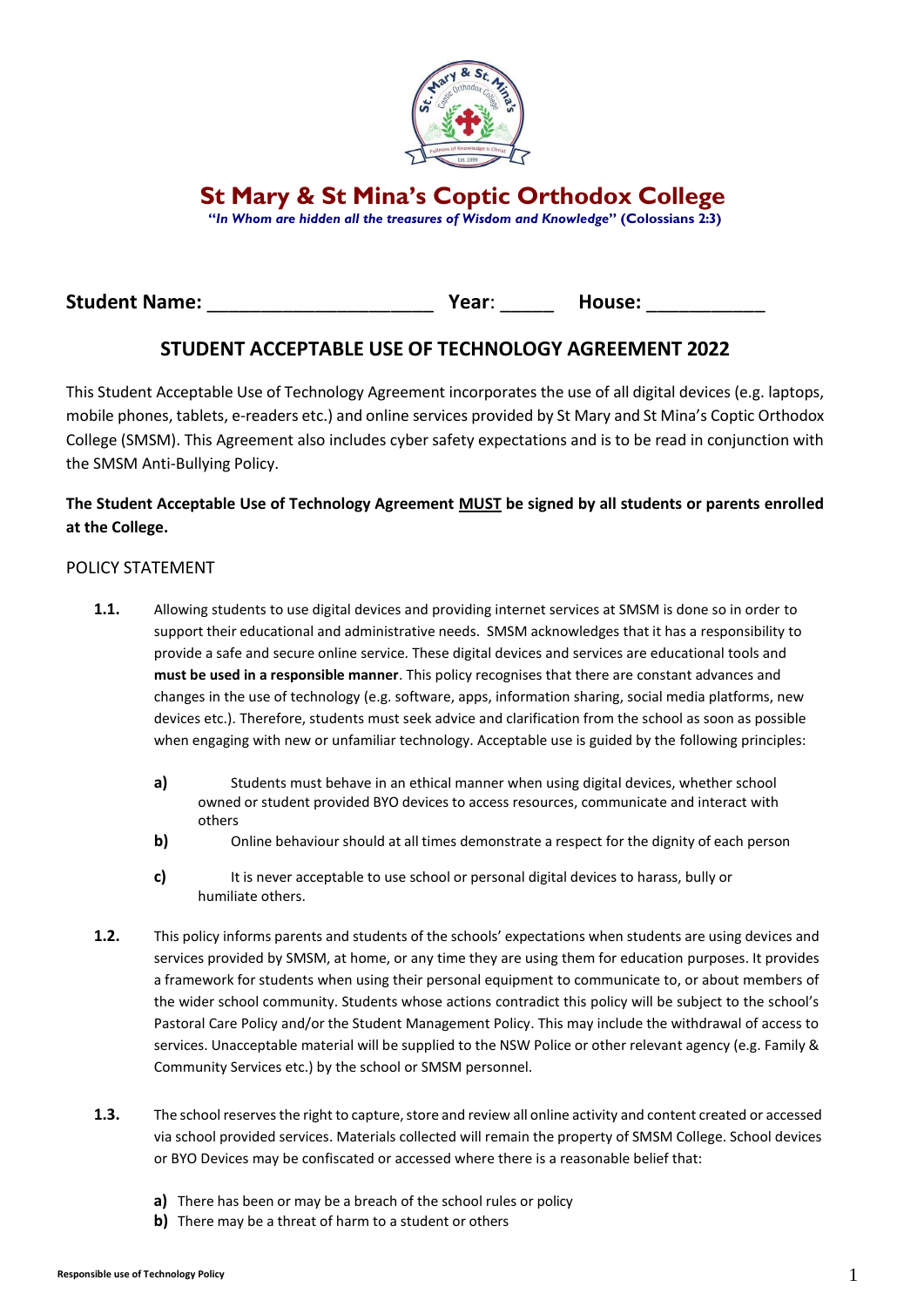- **1.4.** Students will be required to cooperate with a direction from the school in providing access to the BYO devices. In an incident where this is required, parents of the students involved would be notified.
- **1.5.** Interaction with school staff on social media sites is only to occur in the context of a formal learning exercise for which parents have previously given permission.

### **2.0 STUDENTS USING SCHOOL OWNED TECHNOLOGY**

Students who use school owned devices have the following responsibilities:

- **2.1.** To care for the laptop / device to the best of their ability and protect it from any malicious damage
- **2.2.** Return the laptop/device (and any inclusions such as power cords and carry case) in good order
- **2.3.** To follow all instructions and procedures set up by the school for the use of laptops/devices
- **2.4.** To only use the Internet within the school Internet filtering system provided
- **2.5.** To inform the teacher if the laptop / device needs charging
- **2.6.** Log off at the end of each session to ensure that nobody else can use their account
- **2.7.** Save all work produced and upload to their Google Drive and not the device storage.

#### **3.0 STUDENTS PARTICIPATING IN A BYOD PROGRAM**

Students and families who are participating in a BYOD Program have the following responsibilities:

- **3.1.** To care for and keep the device secure at all times
- **3.2.** To acknowledge that the school cannot be held liable for any damage to or theft of BYO devices
- **3.3.** To bring the laptop / device to school when required or requested by a teacher in readiness for use in the classroom – this includes having the battery charged and digital files effectively managed
- **3.4.** To only use the Internet within the school proxy and filtering system provided while at school
- **3.5.** To have all school requested apps installed on the device
- **3.6.** To ensure any BYO device is in good working order including running the current or immediately previous operating system for the device
- **3.7.** To install the latest antivirus and anti-malware software to the device if appropriate
- **3.8.** To not have any "hacking" software installed on the devices
- **3.9.** To have purchased a BYO device that meets the published device specification requirements
- **3.10.** To not attach any BYO device to school owned equipment without permission of the school
- **3.11.** To be aware that schools have the explicit permission to monitor and audit BYO devices brought to school by students
- **3.12.** To be aware that BYO devices may have their serial number and Media Access Control (MAC) address recorded by the school for purposes of device identification.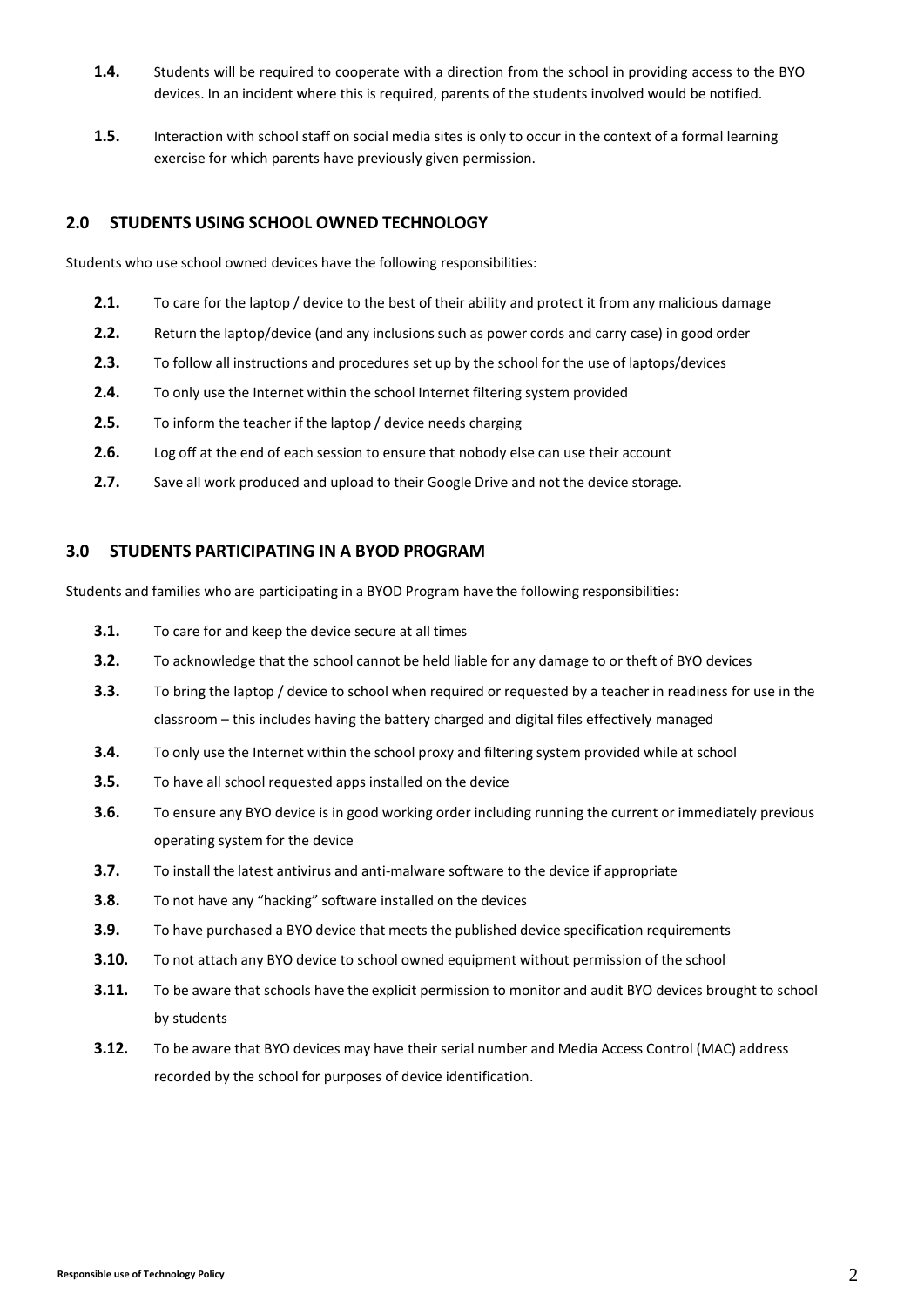### **4.0 DIGITAL CITIZENSHIP RESPONSIBILITIES**

The Students Acceptable Use of Technology Agreement addresses the particular use of mobile technologies that has come to be referred to as **'Cyberbullying'** (see 4.3 below). The school will investigate and take action where this kind of bullying occurs in school **and** outside of school when it causes significant harm to the relationships between students and or teachers, is criminal in nature or has the capacity to impact on relationships across the wider school community.

#### **4.1. When using school or BYO devices to access school provided email and internet services** students will**:**

- a) Ensure that they access the internet only within the school proxy and filtering system provided
- b) Ensure that communication through internet and email services is related to learning
- c) Keep passwords confidential, current and private
- d) Log-off at the end of each session to ensure that nobody else can use their account
- e) Promptly tell their teacher if they suspect they have received a computer virus or spam (i.e. unsolicited email) or if they receive a message that is inappropriate or makes them feel uncomfortable
- f) Seek advice if another user seeks excessive personal information, asks to be telephoned, offers gifts by email or wants to meet a student
- g) Keep personal information including names, addresses, photographs, credit card details and telephone numbers, of themselves or others private
- h) Use appropriate privacy controls for all internet and app based activities, i.e. location setting
- i) Ensure that school supplied services are not used for unauthorised commercial activities unauthorised political lobbying, online gambling or any other unlawful purpose.

### **4.2. When using the school supplied services or BYO devices at school** students will not, and will not attempt to:

- a) Disable settings for virus protection, spam and internet filtering that have been applied by the school, and not attempt to evade them through use of proxy sites
- b) Disable system provided apps
- c) Allow others to use their personal accounts
- d) Deliberately use the digital identity of another person to send messages to others or for any other purposes
- e) Enter 'chat' or 'social networking' internet sites without the permission of a teacher
- f) Intentionally download unauthorised software, graphics or music that are not associated with the learning activity as directed by a staff member
- g) Search for or access inappropriate images, sexually explicit websites or material reasonably considered objectionable, defamatory, or offensive
- h) Damage or disable computers, computer systems or networks or distribute damaging files or viruses
- i) Disclose or upload personal information about another person (including name, address, photos, phone numbers)
- j) Take photos or video of other students, teachers or any other member of the school community without their express consent
- k) Publish copyright material without proper permission or creative common attributions

#### **4.3. When using ICT to communicate or publish digital content students will never include;**

- a) Unacceptable or unlawful material or remarks, including offensive, abusive or discriminatory comments
- b) Threatening, bullying or harassing material or make unreasonable demands
- c) Sexually explicit or sexually suggestive material or correspondence, as per division 15A of the Crimes Act 1900 (NSW)
- d) False or defamatory information about a person or organisation
- e) The school's name, crest or any other identifying material without the written permission of the Principal.